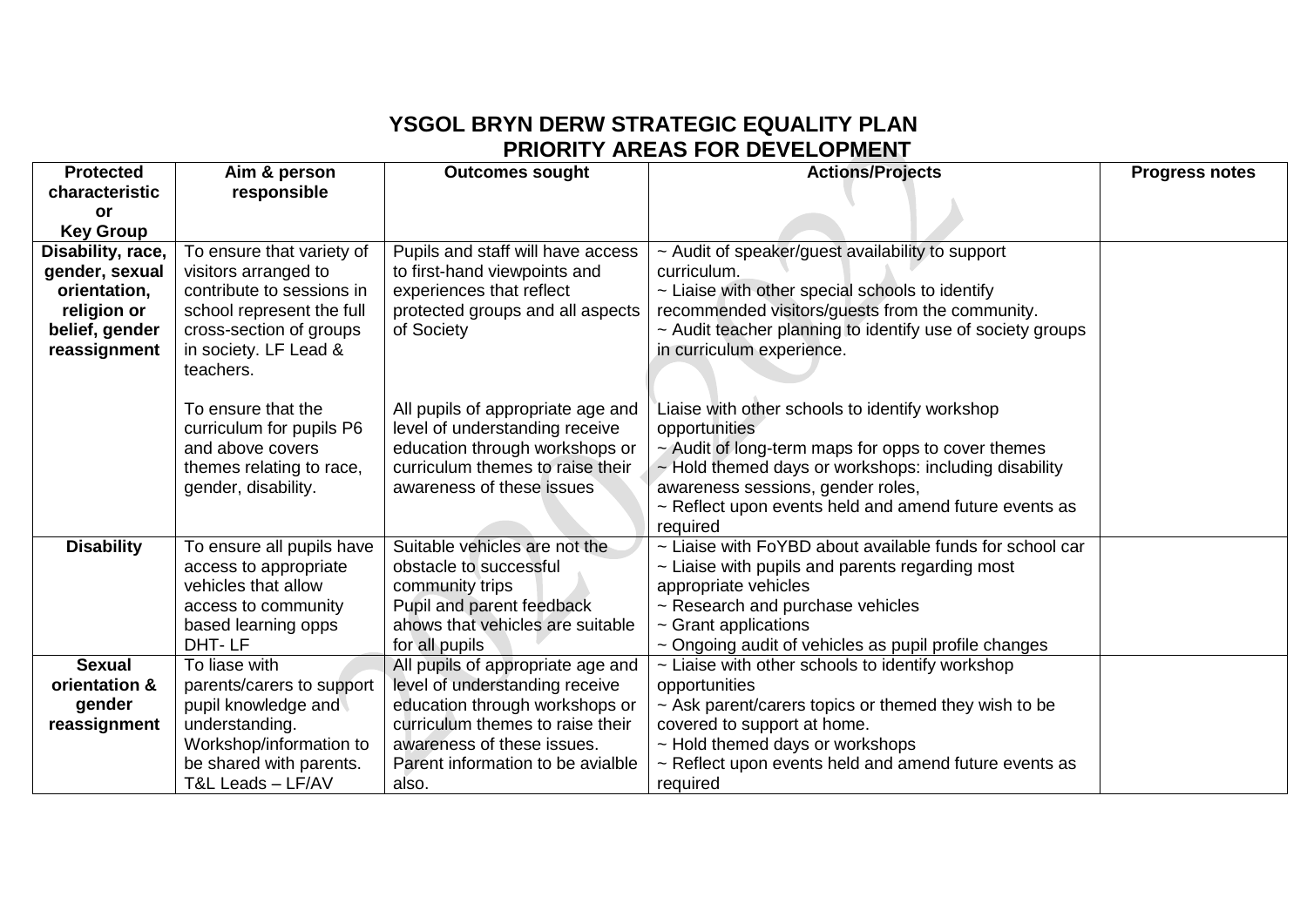| Age                      | All pupils and staff to be  | Curriculum to include CRE in an                                                             | ~ Audit long term maps for CRE opportunities               |  |  |
|--------------------------|-----------------------------|---------------------------------------------------------------------------------------------|------------------------------------------------------------|--|--|
|                          | aware of the rights of      | age and level appropriate                                                                   | ~ CRE to be effectively delivered in all classes           |  |  |
|                          | children                    | manner                                                                                      | ~ Liase with lead special schools to identify ways forward |  |  |
|                          |                             | School to achieve UNICEF RRS                                                                | & next steps                                               |  |  |
|                          | RRS Lead - JA               | Silver award                                                                                | ~ Evidence to be collated for award levels Silver and then |  |  |
|                          |                             |                                                                                             | Gold.                                                      |  |  |
| <b>Pregnancy &amp;</b>   | All pregnant school staff   | All pregnant staff are                                                                      | ~ Annual audit of all environments and duties to ensure    |  |  |
| maternity                | are appropriately placed    | appropriately assigned roles and                                                            | that appropriate class bases and roles for pregnant staff  |  |  |
|                          | and supported               | duties throughout pregnancy                                                                 | are clear                                                  |  |  |
|                          |                             | Staff feedback shows positive                                                               | ~ Training for senior support staff and SLT to ensure      |  |  |
|                          | $HT - RD$                   | responses to support &                                                                      | responses to pregnancy are consistent and policy driven    |  |  |
|                          |                             | provision offered                                                                           | ~ Feedback from pregnant staff on support provided         |  |  |
| Marriage & civil         | Ensure all staff (including | All staff are aware of current<br>$\sim$ Identify and implement appropriate staff awareness |                                                            |  |  |
| partnership,             | newly recruited) have up-   | training<br>legislation and are able to act                                                 |                                                            |  |  |
| Gender,                  | to-date awareness of        | upon guidance regarding<br>~ Training for senior support staff and SLT to ensure            |                                                            |  |  |
| <b>Sexual</b>            | anti-discriminatory         | appropriate anti-discriminatory                                                             | responses to concerns are consistent and policy driven     |  |  |
| orientation &            | practices regarding         | practices                                                                                   | ~ Gain feedback from staff on their perceptions of the     |  |  |
| gender                   | gender related issues       | Feedback form staff and pupils                                                              | attitudes of others                                        |  |  |
| reassignment             |                             | reports that staff feel confident                                                           |                                                            |  |  |
|                          | $HT - RD$                   | their rights are respected                                                                  |                                                            |  |  |
| <b>LAC, CP &amp; CSP</b> | Ensure that pupil voice     | LAC, CP & CaSP pupils will                                                                  | ~Liaise with families to identify areas for supporting     |  |  |
| pupils                   | for LAC, CP and CaSP        | have their views accurately                                                                 | pupils and families (e.g. training, support groups)        |  |  |
|                          | pupils is effective in all  | represented in PCP planning                                                                 | ~ Attend all meetings & gather views                       |  |  |
|                          | reviews and PCP             | and in all reviews                                                                          | ~Pupil Voice opportunities                                 |  |  |
|                          |                             | Feedback from families will                                                                 | ~THRIVE & TIS plans where appropriate.                     |  |  |
|                          | $DHT - RD$                  | indicate that school contribution                                                           |                                                            |  |  |
|                          |                             | to reviews and planning                                                                     |                                                            |  |  |
|                          |                             | meetings is accurate and                                                                    |                                                            |  |  |
|                          |                             | productive                                                                                  |                                                            |  |  |
| <b>FSM pupils</b>        | To ensure that FSM          | No pupils will miss out on                                                                  | ~ To work with RADY Network to ensure 'cost effective'     |  |  |
|                          | pupils have full access to  | enhanced opportunities due to                                                               | calendar and uniform shop.                                 |  |  |
|                          | all enhanced                | cost issues                                                                                 | ~PSG to priritise pupils for interventions where           |  |  |
|                          | opportunities made          | Feedback from FSM parents                                                                   | appropriate.                                               |  |  |
|                          | available to pupils         | indicates improved access to                                                                |                                                            |  |  |
|                          |                             | enhanced opportunities                                                                      |                                                            |  |  |